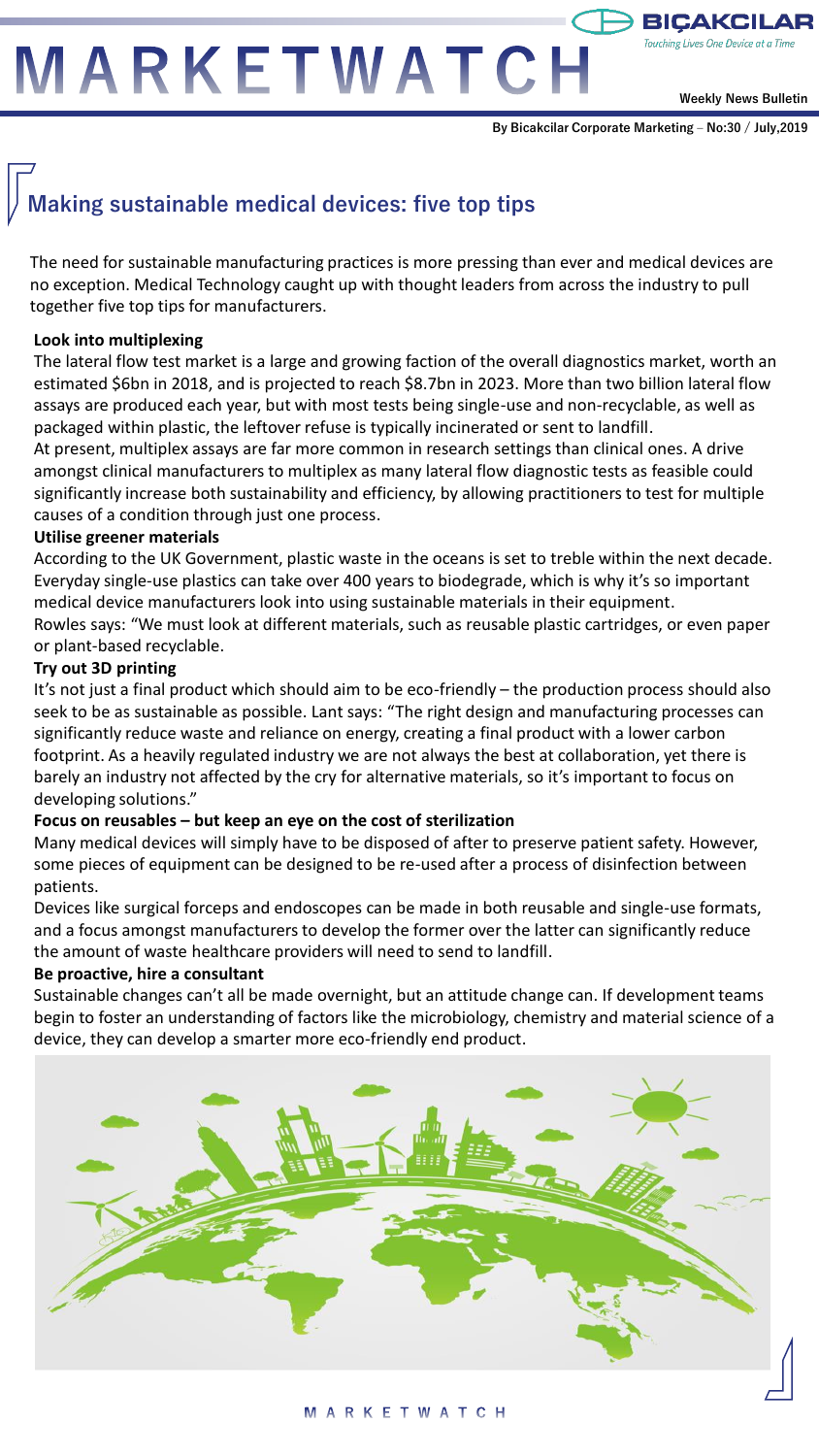

## **Catheter Precision gets FDA clearance for VIVO system launch**

VIVO is a non-invasive imaging system that offers 3D cardiac mapping to help with localising the sites of origin of idiopathic ventricular arrhythmias in patients with structurally normal hearts prior to electrophysiology studies.

The pre-procedure planning tool computer-generates color-coded 3D mapping images of the heart using magnetic resonance imaging (MRI) or a computed tomography (CT) scan along with a standard 12-lead ΕCG to indicate the area of earliest activation.

Catheter Precision CEO Steve Adler said: "The FDA clearance of the VIVO system puts an important new tool in the hands of electrophysiologists that allows for highly accurate, non-invasive identification of ventricular arrhythmia origins, displayed on a colorised 3D map.

"VIVO uses a proprietary algorithm based on proven electrophysiology principles to generate an accurate 3D model of the heart with a superimposed electrical activation map. These 3D maps help physicians pinpoint the sites of origin for certain types of rhythm disorders."

The VIVO system comprises a hand-held 3D camera and an off-the-shelf laptop computer.

With the help of lead positions, the chest photograph, and DICOM data, VIVO will be able to determine the precise spatial relationships involved.

It can then provide new cardiac mapping that a physician can use prior to conducting an electrophysiology study and subsequent ablation.

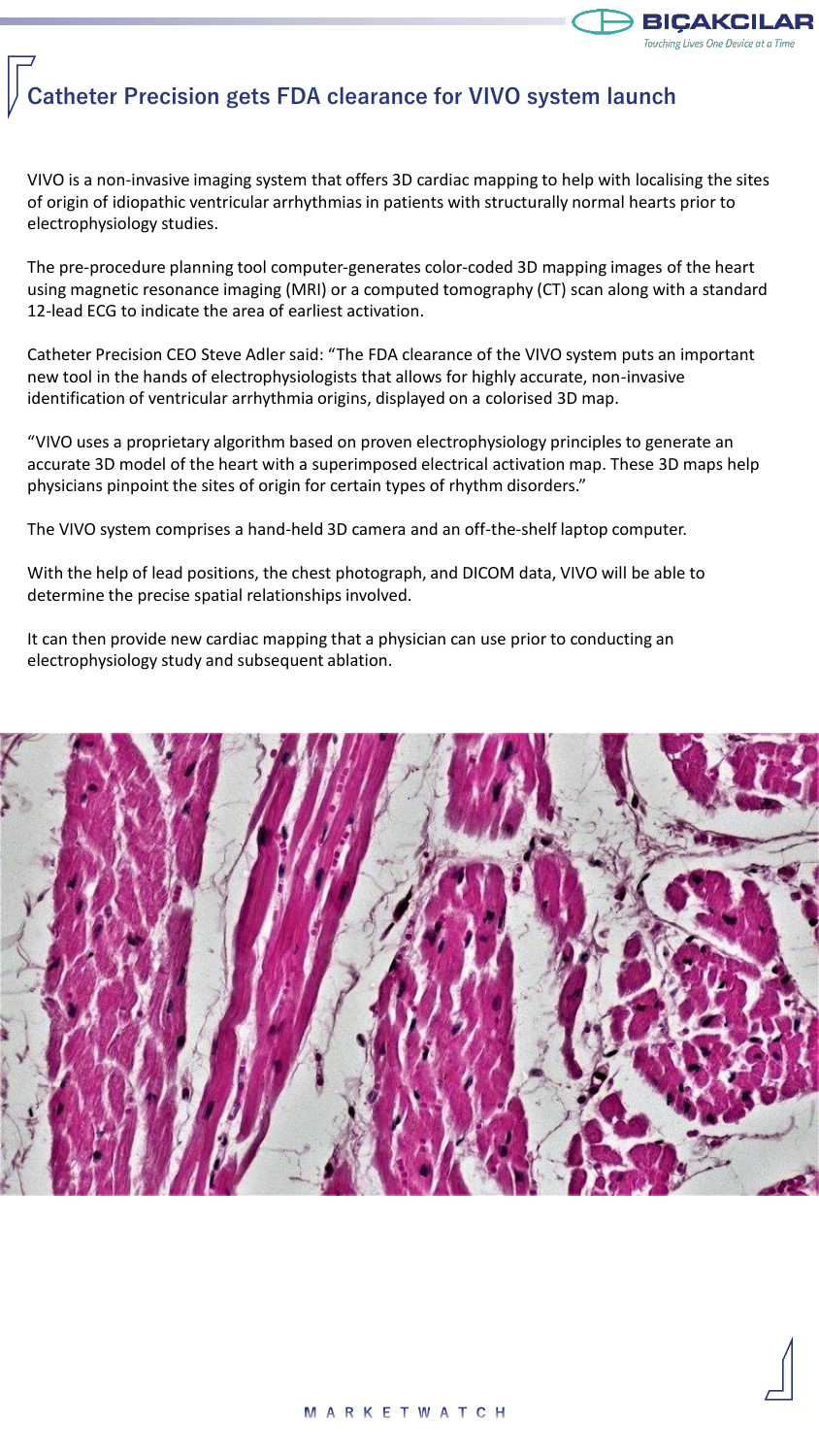

### **Brain stimulation may improve sight recovery after stroke**

Non-invasive brain stimulation may help speed up and improve vision recovery for cortically blind patients following a stroke or similar brain injury.

Academics from the University of Rochester collaborated with researchers at the Italian Institute of Technology to study how brain stimulation could impact visual perceptual learning and retention in both healthy individuals and those with brain damage. The results of their study have been published in the Journal of Neuroscience.

Participants in the study were divided into sub-groups and asked to complete a computer-based visual processing task which measured their motion perception. This is what enables people to see movement and avoid or interact with moving objects.

The participants were shown clouds of dots and asked to determine which way they moved across the screen, with each sub-group given a different type of brain stimulation involving a non-invasive electrical current applied over the visual cortex.

A type of stimulation known as transcranial random noise stimulation (tRNS) significantly improved participants' motion integration thresholds when they performed the task. All groups got better with practice, but the tRNS group improved twice as much and was able to learn the motion task more successfully than other groups.

When participants were re-tested six months later the participants in the tRNS group were found to have retained what they had learned and were still able to perform better on the motion task than other groups. The researchers said it is unclear why exactly tRNS has this impact on the brain.

University of Rochester professor of brain and cognitive sciences Duje Tadin said: "It appears that tRNS helps put the brain in a more plastic state, which makes it more amendable to training-induced change, or learning. What we hope to learn with future work is why this happens." The team then extended its research to include patients who had suffered a stroke or other traumatic brain injury which had affected their visual cortex and rendered them partially blind.

These patients were subject to tRNS while using an eye-training system designed to assist stroke patients with recovering vision. This consisted of a set of exercises designed to stimulate the undamaged portions of the visual cortical system, through which the undamaged areas learn to process visual information that would normally be processed by the damaged parts.The patients experienced an improvement in visual processing and function after ten days. Re-learning visual perception lost due to neurological damage typically requires months of training.

University of Rochester professor in ophthalmology Krystel Huxlin said: "This fast improvement is something we've never seen in this patient population."

This two-pronged approach of eye-training and tRNS could lead to more efficient therapies to treat brain damage-associated sight loss in the future.



MARKETWATCH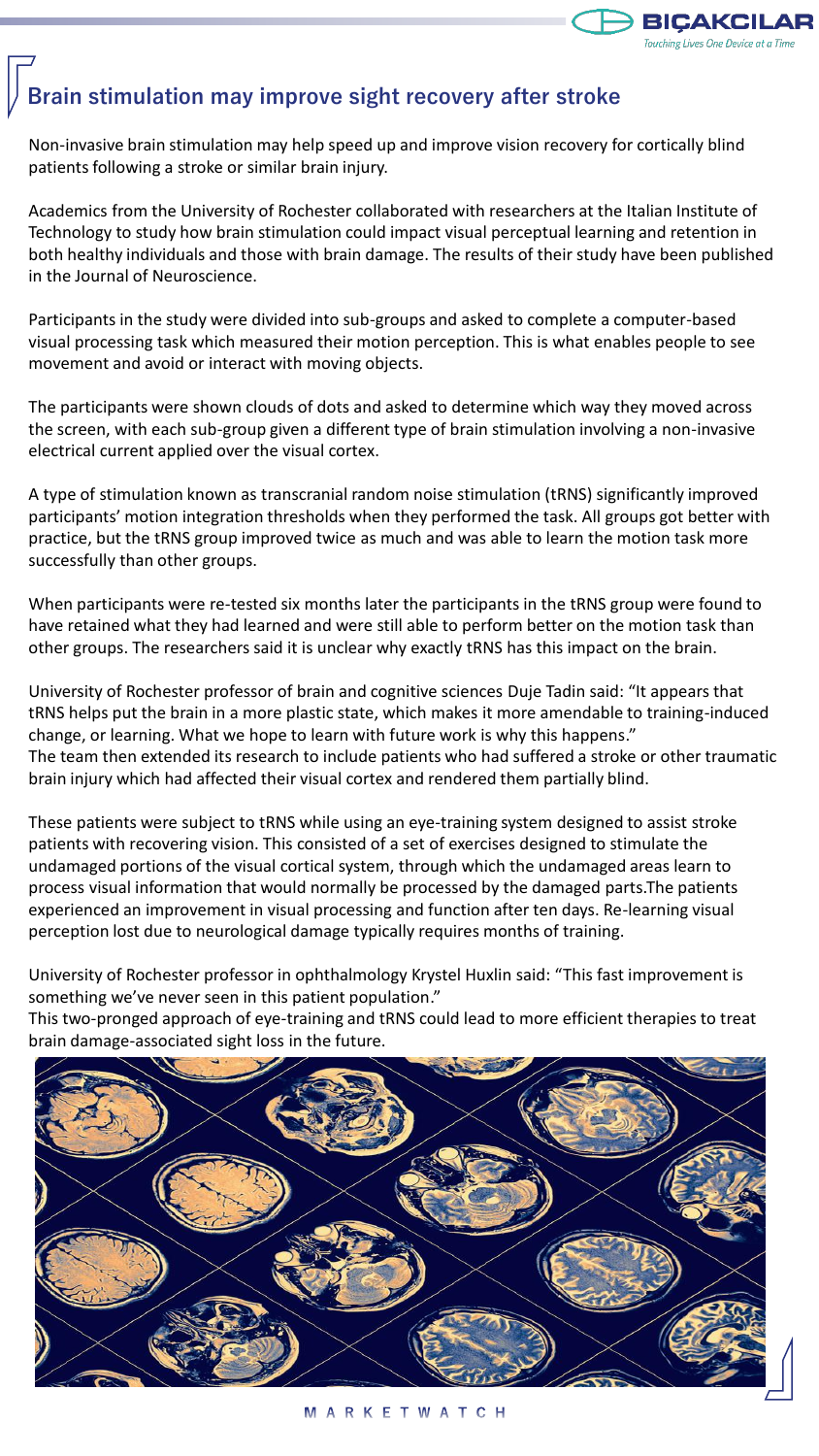

### **FDA warns of risks when shunt implants, hearing devices mix**

#### **Dive Brief:**

Magnetic interactions between devices can cause complications for patients who have both a programmable cerebrospinal fluid shunt (CFS) and a hearing implant, FDA said in a letter Tuesday to healthcare providers.

The magnetic field interference may cause unintended changes to the shunt valve settings, resulting in over- or under-drainage of the cerebrospinal fluid, the agency said.

Altered shunt valve settings could lead to a host of problems, ranging from altered mental status and headache to difficulty walking. If untreated, the symptoms could progress to loss of consciousness, seizures, hemorrhage or even death, FDA cautioned.

#### **Dive Insight:**

FDA wants to increase awareness of the potential risk for magnetic interference when patients have both a shunt and an implanted hearing device. The agency has determined there is a risk of unintended changes in a programmable CSF shunt valve setting due to magnet interference, but it's unknown how frequently they occur.

The shunts are used to treat hydrocephalus, a buildup of fluid in the brain that has many causes, including head injury, stroke, infection, tumors and bleeding. The risk is to the shunt patient who also has a hearing implant that contains magnets. Devices that could cause magnetic interference with a programmable shunt include cochlear implants, bone conduction hearing devices and middle ear hearing devices.

FDA conducted an analysis between January 1998 and October 2012 of the possible interaction between programmable CSF shunt valves and external sources that use magnets, such as cell phones, electronic tablets, cordless power drills, headphones and earbuds. The agency found a risk of experiencing an unintended change in valve setting when exposed to strong magnetic fields.

The agency said the studies showed the risk of change to the shunt system rapidly diminishes the farther away the magnetic source is from the CSF shunt. Although the findings were not comprehensive, they can be used as a basis for suggested safe distances between externally programmable CSF shunt valves and magnetic sources, the agency said.

FDA recommends keeping products that contain magnets two or more inches away from the location of magnetic externally programmable CSF shunt valves. Patients are advised to use the ear opposite the shunt for devices such as cell phones and earbuds.

Healthcare providers are advised to consider placing a programmable CSF shunt valve on the contralateral side of a cochlear implant or implantable bone conduction hearing device. For patients requiring bilateral hearing implants, which use magnets and a programmable CSF shunt, the implanting physician should position the shunt valve and the ipsilateral hearing implant at a maximum distance from each other.

If a magnetic interaction inadvertently changes a shunt's valve settings, patients may experience symptoms that initially include altered mental status, headache, lethargy, irritability, vomiting, change in vision and difficulty walking. Symptoms may become more serious if unchecked.